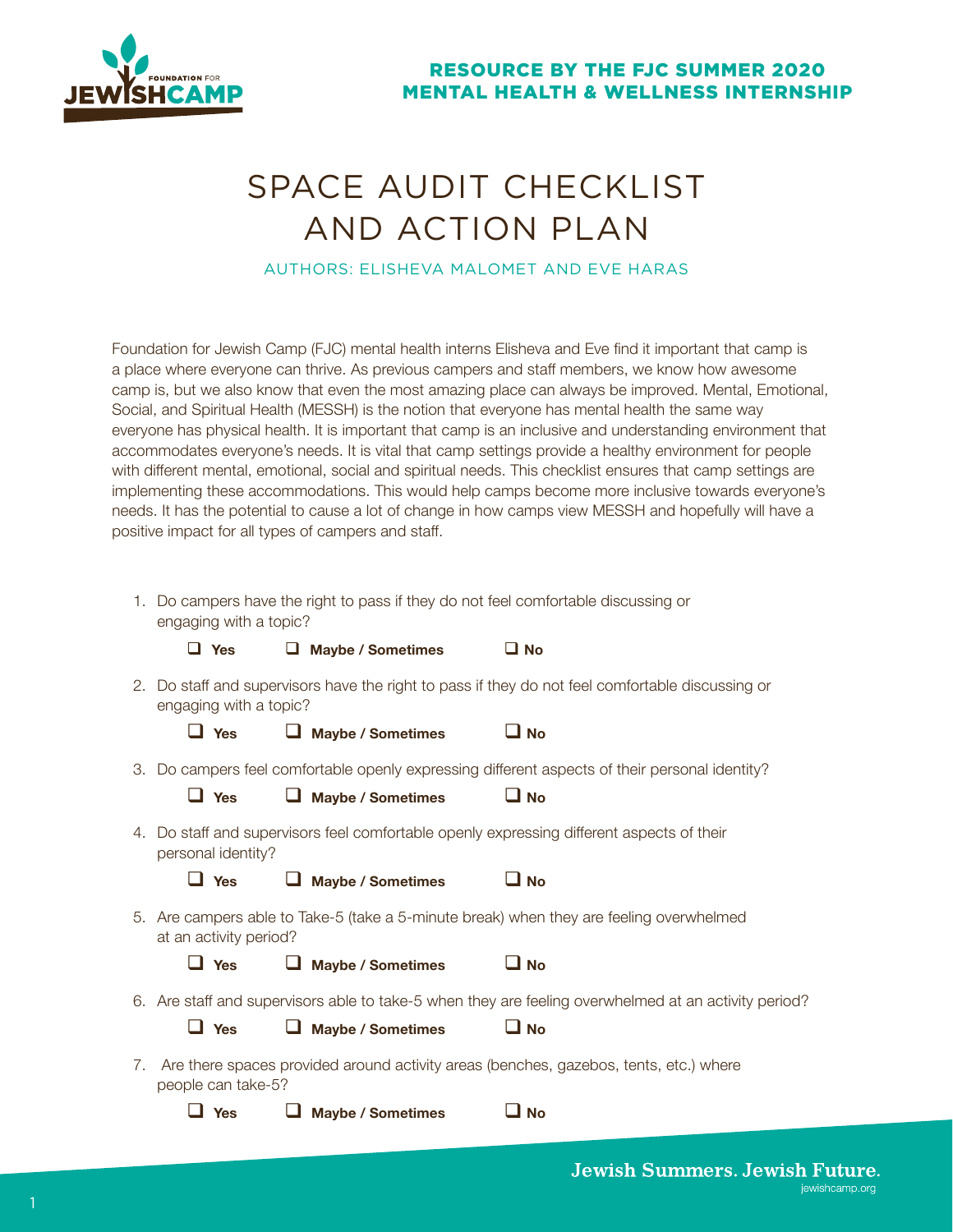| 8.  | Do campers know what they can do when they feel overwhelmed? |                                                          |                                                                                     |                                                                                                                                                                                                     |  |
|-----|--------------------------------------------------------------|----------------------------------------------------------|-------------------------------------------------------------------------------------|-----------------------------------------------------------------------------------------------------------------------------------------------------------------------------------------------------|--|
|     | $\Box$ Yes                                                   | $\Box$ Maybe / Sometimes                                 | ∐ No                                                                                |                                                                                                                                                                                                     |  |
|     |                                                              |                                                          |                                                                                     | 9. Does your camp allow campers to physically distance themselves from the group, from a safe<br>distance and dependent on the age of the campers, when they need some space?                       |  |
|     | $\Box$ Yes                                                   | Maybe / Sometimes                                        | $\square$ No                                                                        |                                                                                                                                                                                                     |  |
|     |                                                              |                                                          | and include all members of their community experiencing MESSH challenges?           | 10. Does your camp have helpful resources and staff that are up to date on the best ways to approach                                                                                                |  |
|     | $\Box$ Yes                                                   | <b>Maybe / Sometimes</b><br>u                            | – No                                                                                |                                                                                                                                                                                                     |  |
|     |                                                              | 11. Do campers feel they are encouraged to ask for help? |                                                                                     |                                                                                                                                                                                                     |  |
|     | $\Box$ Yes                                                   | Maybe / Sometimes                                        | ⊔ No                                                                                |                                                                                                                                                                                                     |  |
| 12. |                                                              |                                                          | Does your camp have resources in place to support campers' MESSH needs?             |                                                                                                                                                                                                     |  |
|     | $\Box$ Yes                                                   | Maybe / Sometimes                                        | $\square$ No                                                                        |                                                                                                                                                                                                     |  |
|     |                                                              |                                                          | and procedures, when, and who to turn to for different kinds of help?               | 13. Do campers, of all ages, understand the MESSH resources available to them, as well as processes                                                                                                 |  |
|     | $\Box$ Yes                                                   | $\Box$ Maybe / Sometimes                                 | $\square$ No                                                                        |                                                                                                                                                                                                     |  |
|     |                                                              |                                                          |                                                                                     | 14. Does your camp educate all age groups on self-care and how to cope with stress at camp?                                                                                                         |  |
|     | $\Box$ Yes                                                   | Maybe / Sometimes                                        | ∐ No                                                                                |                                                                                                                                                                                                     |  |
|     |                                                              | have resources in place to support them?                 |                                                                                     | 15. Do staff members and supervisors feel they are encouraged to ask for help? Do they understand<br>processes and procedures, when, and who to turn to for different kinds of help? Does your camp |  |
|     | $\Box$ Yes                                                   | Maybe / Sometimes                                        | ⊔ No                                                                                |                                                                                                                                                                                                     |  |
|     |                                                              | in a positive and constructive way?                      |                                                                                     | 16. Do the supervisors and administrators offer space and have proper language to discuss MESSH                                                                                                     |  |
|     | <b>Yes</b>                                                   | <b>Maybe / Sometimes</b>                                 | <b>No</b>                                                                           |                                                                                                                                                                                                     |  |
|     |                                                              |                                                          | 17. Does your camp highlight and celebrate different Jewish identities within camp? |                                                                                                                                                                                                     |  |
|     | $\Box$ Yes                                                   | $\Box$ Maybe / Sometimes                                 | $\square$ No                                                                        |                                                                                                                                                                                                     |  |
|     |                                                              |                                                          |                                                                                     | 18. Does your camp provide inclusive MESSH programs and resources for all members of the Jewish<br>community? i.e. LGBTQ+, People of Color, Interfaith families, people with disabilities.          |  |
|     | $\Box$ Yes                                                   | <b>Maybe / Sometimes</b>                                 | $\square$ No                                                                        |                                                                                                                                                                                                     |  |
| 19. | hanefesh (repairing the soul)?                               |                                                          |                                                                                     | Does your camp have programming dedicated to tikkun olam (repairing the world) and tikkun                                                                                                           |  |
|     | $\Box$ Yes                                                   | <b>Maybe / Sometimes</b><br>ப                            | ∐ No                                                                                |                                                                                                                                                                                                     |  |
|     |                                                              |                                                          |                                                                                     | 20. Is your camp able to provide appropriate support for all members of the community dealing with<br>MESSH challenges? (If not, are you connect to resources outside of camp to refer to?)         |  |
|     | $\Box$ Yes                                                   | <b>Maybe / Sometimes</b>                                 | $\square$ No                                                                        |                                                                                                                                                                                                     |  |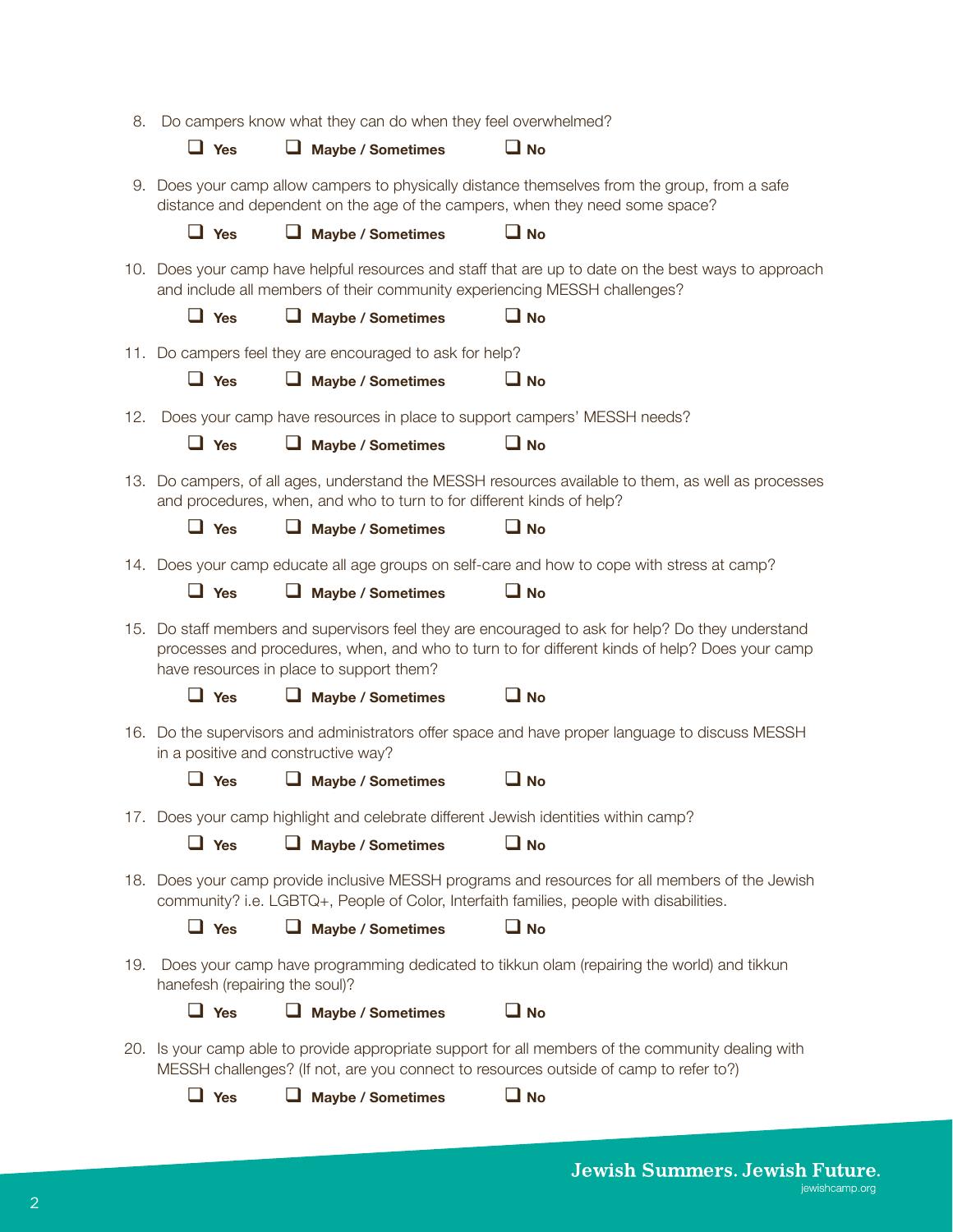# PART 2: CAMP ACTIONS AND FOLLOW-UP QUESTIONS

After completing this survey, tally up the amount of questions that you checked the "yes" box for. This will help give insight into what further steps you can take in order to improve the social and emotional spaces in your camp setting.

### CREATING A COMFORTABLE SPACE

If you answered yes to questions 1-4 it shows that that your camp is respectful of everyone's comfort levels. For those who checked no, consider what ways you can make camp a more comfortable space. One of these ways could be doing an emotional check in for campers and staff before the start of a program or meeting. Provide a disclaimer if the subject being discussed could be triggering. For people who checked either yes or no, try to remember that we don't know the emotional experience someone has before they come to camp.

#### THE RIGHT TO TAKE BREAKS

A take-5 is the opportunity for campers and staff to take a 5-minute break at an activity period, evening program, or even during camp wide programs such as maccabiah/color war or banquet. If you answered yes to question 5-9, it shows that your camp has implemented the idea of a take-5 in some form or another. It also shows that your camp is a safe space that understands certain topics, activity periods, or days can be overwhelming. It allows campers and staff the space to feel overwhelmed and the right to remove themselves when they feel this way. For camps that checked no, try to come up with ways to create that safe space for campers and staff. Consider implementing a brit or contract that will allow campers and staff to sign that they have the right to not participate for a few minutes if it would be detrimental to their mental health.

#### RESOURCES, EDUCATION AND DESTIGMATIZING

If you checked yes on question 10-16, then your camp values destigmatizing mental health. It actively works towards educating the camp community on the importance of discussing and taking care of one's mental health. There are resources put in place to help campers and staff with their mental health the same way that there are doctors and nurses on camp. If you checked no, consider discussing with the camp community the importance of one's own mental health. If you checked yes or no, please make sure to advertise the different resources that the camp has and make sure that both campers and staff are aware of it.

## CELEBRATING DIVERSITY AND INTERSECTIONALITY

If you checked yes on question 17-18, then your camp is aware of the different Jewish identities that can exist. Your camp community actively works towards creating a space where many different types of Jewish identities can thrive and is aware that there is no correct way to be a Jew and all intersecting Jewish identities are valid. If you checked no, consider ways to highlight and enhance the different voices in the Jewish community

## MENTAL HEALTH AS A JEWISH VALUE

If you checked yes on question 19, your camp is aware that caring for your mental health is a Jewish value since it involves Tikkun Olam and Tikkun Hanefesh. The idea of repairing the world involves breaking barriers and stereotypes, actively seeking justice and educating others is a core tenant of Tikkun Olam and is directly linked to mental health. If you checked no, consider creating more social justice-based programs and continuing to advocate for different mental health accommodations.